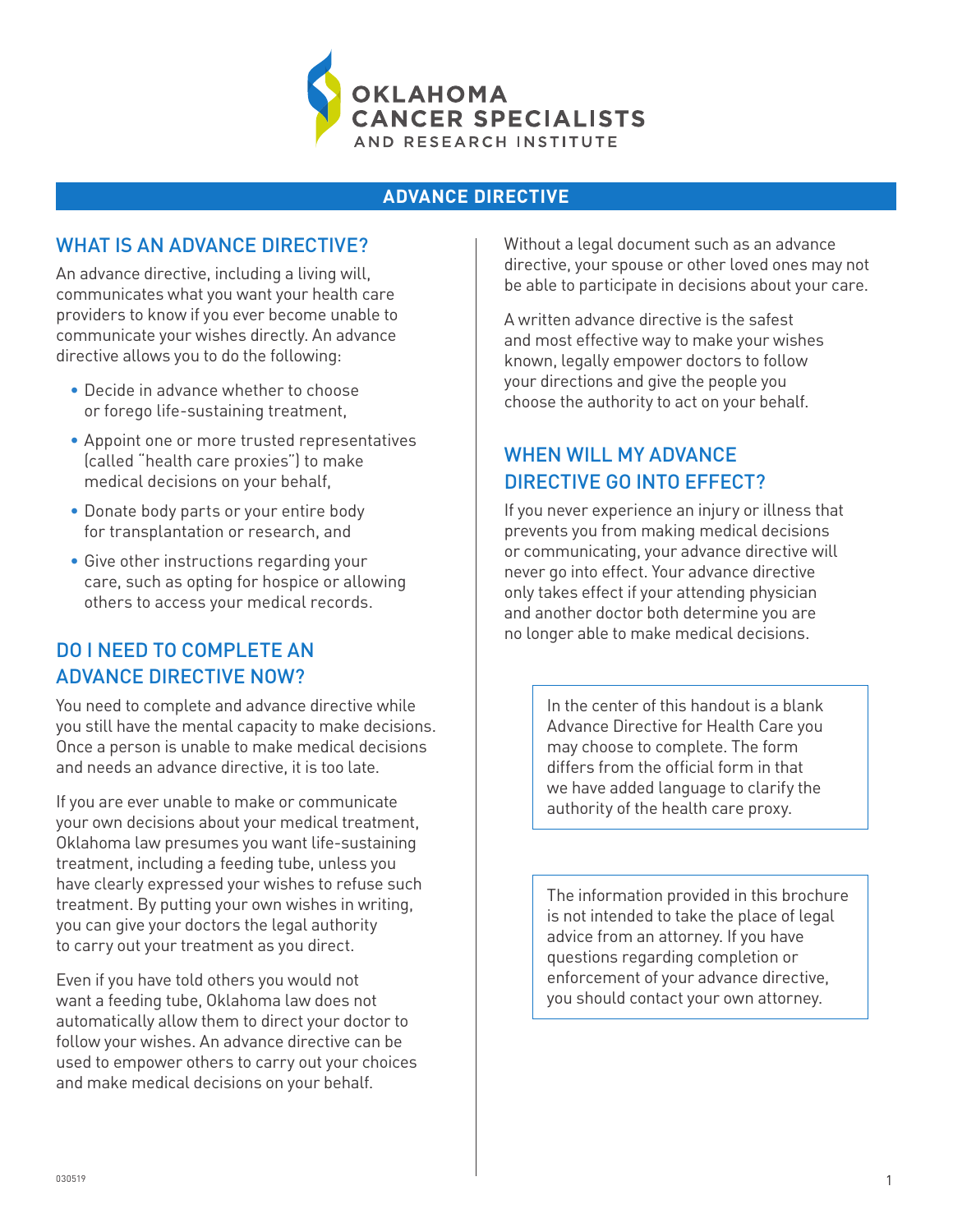## WHAT IS A LIVING WILL?

An advance directive may include a living will, which allows you to express your treatment preferences if you are unable to make or communicate decisions and you develop a terminal condition, become persistently unconscious or have an end-stage condition.

A **Terminal Condition** is caused by an illness or injury that is incurable and cannot be reversed. Two physicians must agree that, even with medical treatment, death will likely occur within six months.

A **Persistently Unconscious State** is a deep and permanent unconsciousness. Patients may have open eyes, but they have very little brain activity and are capable only of involuntary and reflex movements. Confirming a diagnosis requires many tests that may take several months. Unlike patients in a coma, patients in a persistent unconscious state will never "wake up" and regain health. They do not feel hunger, thirst or pain.

An **End-Stage Condition** is a condition caused by injury or illness that results in an irreversible loss of mental and physical abilities. A person with an end-stage condition may be unable to speak, walk or control bodily functions. He or she may have difficulty swallowing and may not recognize loved ones. Medical treatment of this type of condition will not improve the patient's chances of recovery or functioning.

For each of these three conditions, you can choose to receive all life-sustaining treatment, only artificial nutrition and hydration (e.g., a feeding tube) or no life-sustaining treatment. If you use a pre-printed form, mark your choices with your initials.

## WHAT IS LIFE-SUSTAINING TREATMENT?

Life-sustaining treatment is any kind of medical treatment designed to prolong a patient's life. For example, a ventilator, feeding tube or dialysis can assist the body to function if the body's natural systems fail.

In addition to life-support systems, any medication, procedure or treatment that is necessary to sustain a person's life is a life-sustaining treatment. Examples are cardiac medications, chemotherapy and antibiotics. Medical care designed to treat pain and keep a patient comfortable, but not extend life, is not considered life-sustaining treatment.

Cardiopulmonary Resuscitation (CPR) is used in an emergency when a person's heart stops beating or when a person stops breathing. Even if you have an advance directive, you will likely receive CPR unless you also have a do-not-resuscitate (DNR) order.

Questions: Contact the Oklahoma Palliative Care Resource Center at http: www.okpalliative-care.com

# WHAT IS ARTIFICIAL NUTRITION AND HYDRATION?

Artificial nutrition and hydration is another name for feeding tube. When a person cannot eat or drink by mouth, a feeding tube can deliver liquids and nutrients on a short-term basis to allow the patient to recover from a serious injury or illness. However, long-term use of tube feeding procedures can be *uncomfortable and increase the risk of infection, bloating, liver damage and other complications*. Tubes can become dislodged and must be replaced. Physical restraints may be used to prevent a patient from removing the tubes.

## WHAT HAPPENS WHEN I CHOOSE TO RECEIVE ALL TREATMENT?

If you choose to receive all treatment even if you are terminally ill, persistently unconscious or in an end-stage condition, your doctors may, under certain circumstances, stop treatment that does not provide any benefit or would cause harm.

# WHAT WILL HAPPEN IF I CHOOSE NOT TO HAVE LIFE-SUSTAINING TREATMENT?

If there is no chance of recovery, life-sustaining treatment may be withheld or withdrawn to allow a natural death. However, even if you choose not to receive life-sustaining treatment, you will still receive pain treatment to keep you as comfortable as possible.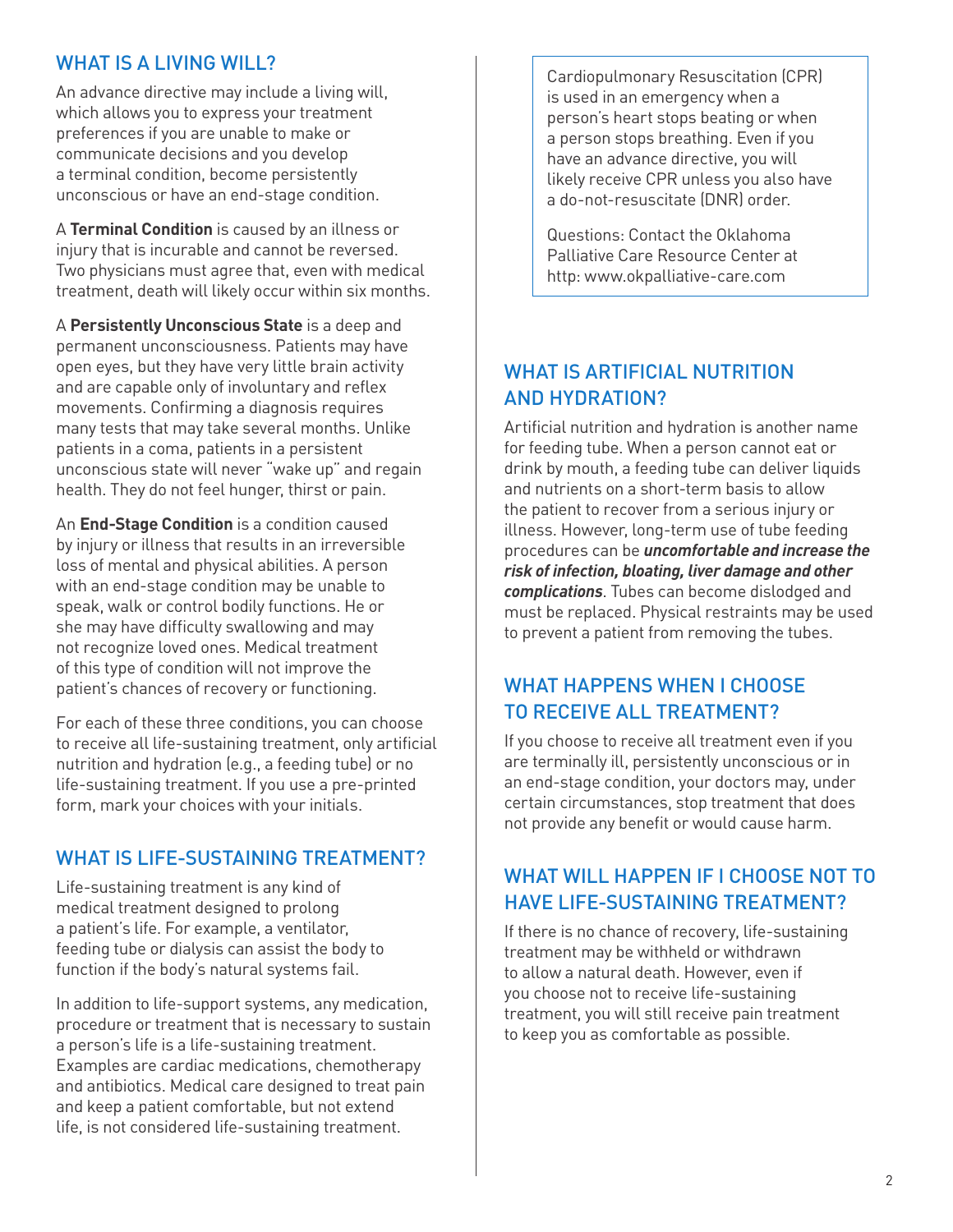# WHAT HAPPENS IF I CHOOSE NOT TO RECEIVE ARTIFICIAL NUTRITION AND HYDRATION?

If you can eat or drink by mouth, you will still be offered food and water. Also, until you are determined to be either terminally ill, persistently unconscious or in an end-state condition, you will be given artificial nutrition and hydration unless you specify otherwise.

# CAN I WRITE SPECIFIC WISHES OR INSTRUCTIONS ABOUT MY CARE?

You can personalize your advance directive by writing specific instructions, such as:

- **• Pain Management** You can specify the level and type of pain management care you would like to receive. For example, you may want to authorize the administration of pain medications, including narcotics, without regard to addiction or side effects that may hasten death. Or, if you would prefer, you may state your preferences to receive less pain treatment if necessary, to remain alert.
- **• HIPPA Authorization** If you are concerned that your health care proxy may have difficulty accessing your medical information, you can expressly authorize your health care proxy to access you records. For convenience, we have included HIPAA language in the form provided with this handout.
- **• Time Limit on Treatment** You can authorize life-sustaining treatment to be continued for a specific or reasonable period to allow recovery and authorize its withdrawal after that time had lapsed.
- **• Procedures** You can authorize or decline medical procedures or treatments such as blood transfusions, dialysis or antibiotics.
- **• Authorization of Proxy** If you wish to allow your health care proxy to make all treatment decisions based on his or her understanding of your values, you may leave the living will section blank, or you may include instructions that the living will is to be provided as guidance only and not to limit the authority of your health care proxy to make the final decisions.
- **• Quality of Life** You can describe what an acceptable quality of life is to you when decisions must be made to accept or refuse life-sustaining treatment. For example, an acceptable quality of life might include the ability to recognize family and friends, take care of my daily needs, communicate, etc. These statements should be based on your individual values regarding a life worth living.
- **• Authorization of Hospice** You can request that you be placed on hospice as soon as it becomes appropriate.
- **• Refusal of Hospitalization** You can express your wishes to receive care at home.
- **• Exceptional Circumstances** You can specify circumstances when you would want medical treatment to extend your life for a time even when recovery is not possible, such as to allow time for a religious rite or family members to arrive.
- **• Pregnancy** In the event you are pregnant and unable to communicate refusal of treatment, you will be provided with lifesustaining treatment, including artificial hydration and nutrition, unless you specifically authorize in your own words such treatment be withheld or withdrawn even if pregnant.

If you write instructions on a preprinted form, write your initials next to your instruction.

# WHAT IS A HEALTH CARE PROXY?

An advance directive allows you to appoint representatives to serve as a primary health care proxy and alternate health care proxy. When you are unable to do so, your health care proxy is the person who will have the legal authority to make all health care decisions both life-sustaining and non-lifesustaining that you would make if you were able.

Your health care proxy will be able to access your medical information and talk with your doctors about treatment options. He or she may consent to or refuse tests or treatments, including lifesustaining treatment. Your proxy may also admit you to a health care facility or choose your physicians.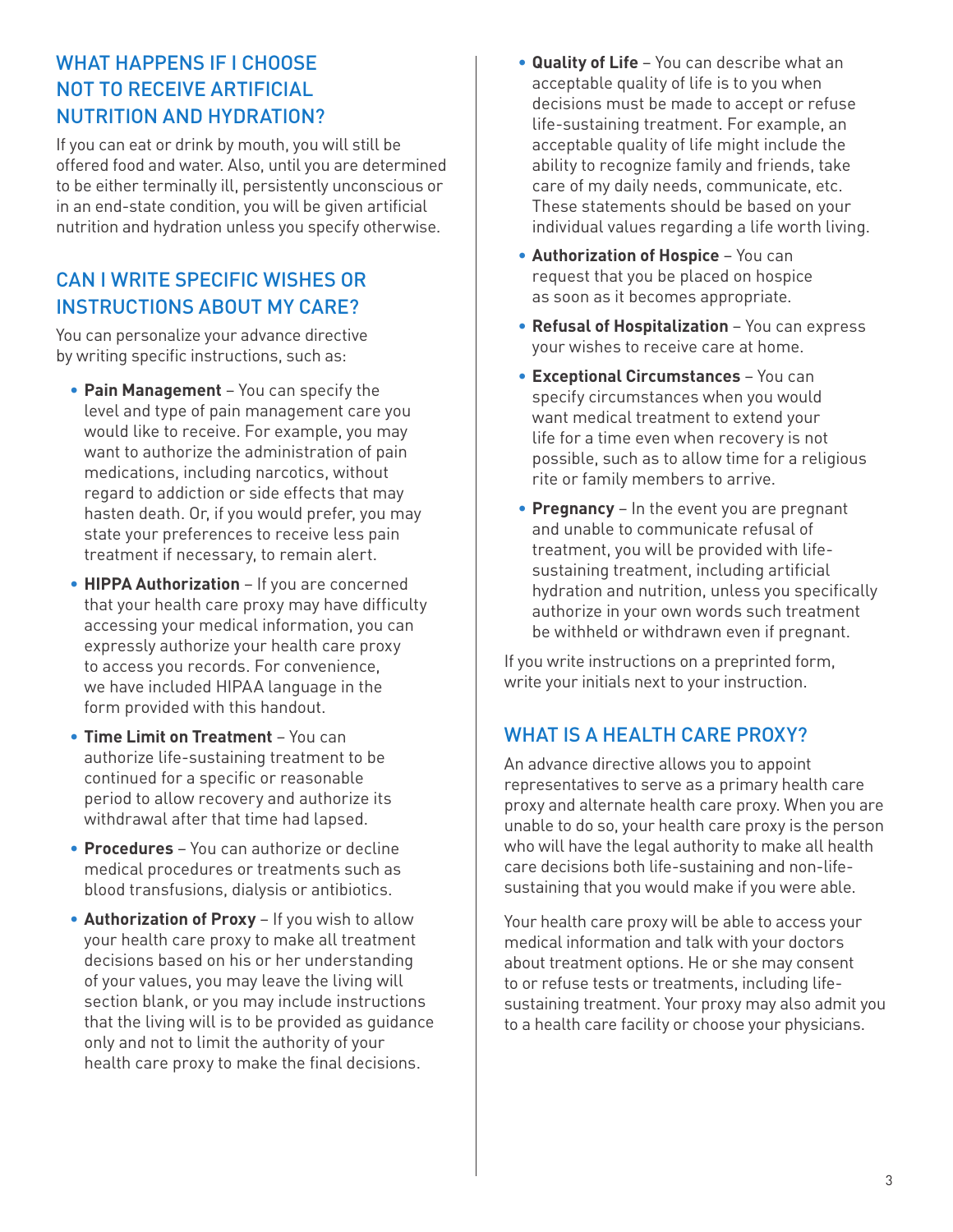When choosing a health care proxy, consider the following criteria:

- Is this person willing?
- Will the person be available?
- Will the person be able to carry out your wishes?
- How well does this person know you and understand your values?
- Does this person share your preferences about end-of-life care?
- Is this someone you trust?
- Is this person willing to talk with you about sensitive issues?
- Will the person be able to ask medical personnel questions and advocate on your behalf?
- How will the person handle conflict?

# HOW DO I CHOOSE MY HEALTH PROXY?

Your health care proxy must be at lease 18 years old and of sound mind. He or she should also be someone you trust, who knows you well and who will honor your wishes.

Usually a spouse or adult child is appointed. However, sometimes a spouse or adult child may not feel able to make difficult decisions. In that case, you may choose another family member or even a friend. If your first proxy is your age or older, you may want to choose a younger person as an alternate.

Make sure your proxies know your wishes and understand the values that guide your decisions. Talk to everyone who will be concerned about your treatment. This will help prevent disputes among those who care about you.

# CAN I LEAVE THE DECISIONS UP TO MY HEALTH CARE PROXY?

If you wish to leave part or all of your living will blank in order to delegate decisions to our health care proxy, make your intention clear and put it in writing in either in your living will or proxy appointment. (Oklahoma law allows you to complete the living will, the appointment of health care proxy or both.) Language that expressly give authority to the health care proxy if part or all of the living will be blank is included in the form provided with this handout.

# CAN MY HEALTH CARE PROXY GO AGAINST MY WISHES?

When making decisions, your health care proxy is required to follow any instructions you give in your living will unless you specify otherwise. He or she must also honor what is otherwise known about your treatment wishes.

# WHAT IS AN ANATOMICAL GIFT?

In your advance directive, you may express your wish to donate your body or body parts for transplantation or research. Organs, skin, bone marrow and even eyes can be donated to help people suffering from illness or injury.

Medical schools and research facilities study bodies to educate students and better understand the effects of disease. Generally, you cannot donate your body for medical research if you also wish to donate your organs.

# AM I TOO OLD TO BE A DONOR?

You are never too old to be an organ or tissue donor. Each donor will be evaluated for suitability when the occasion arises.

# WILL BEING AN ORGAN DONOR AFFECT MY CARE WHILE I AM LIVING?

Being an organ donor will not affect the medical care you receive while you are alive. Organ and tissue donation will only occur after death. Be aware that it may be necessary to place a donor on a machine temporarily to keep blood and oxygen flowing to the organs.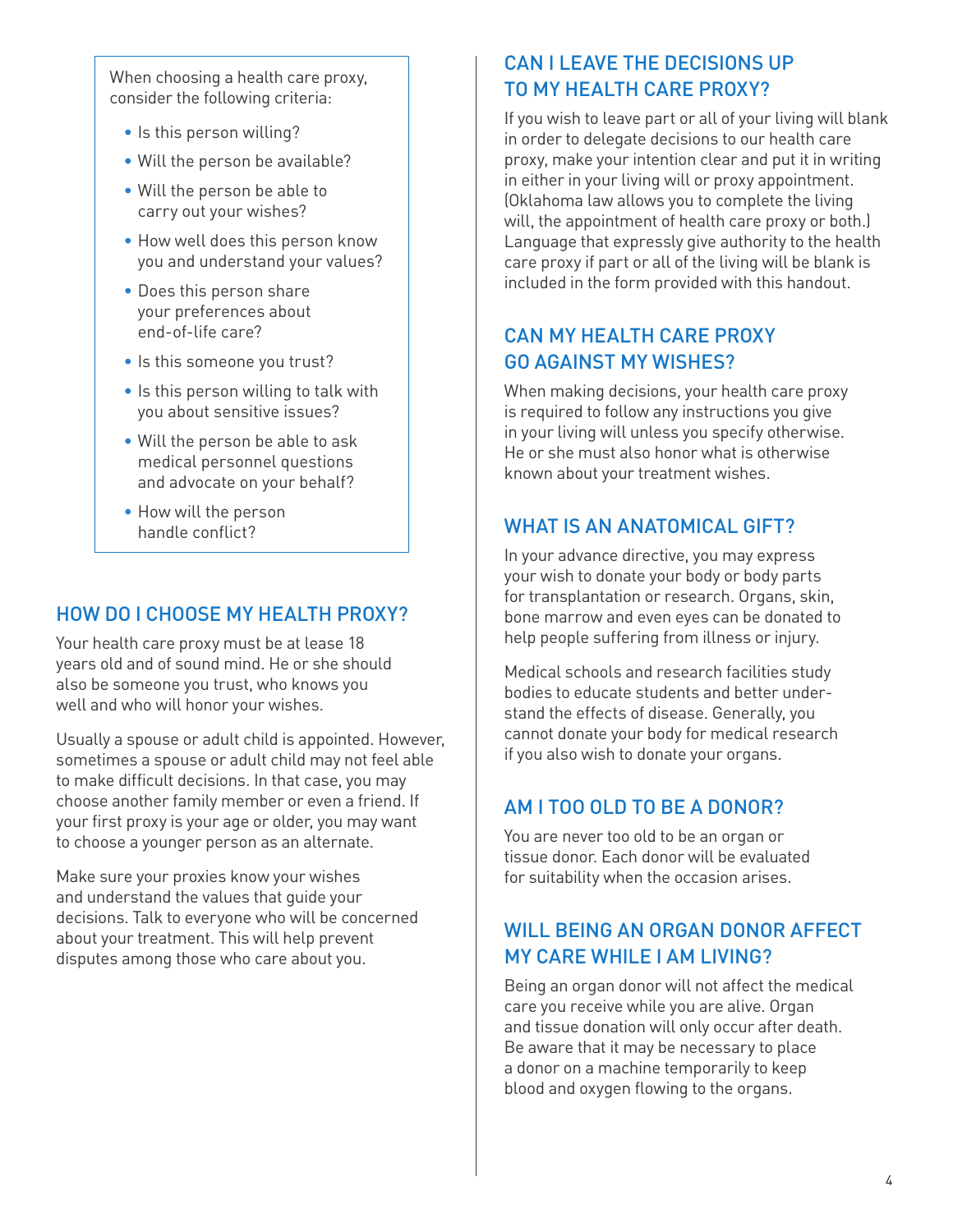# WHAT WILL HAPPEN TO MY BODY IF I AM A DONOR?

An organ donor can still have an open casket and be buried. Bodies donated for research will be cremated.

# HOW DO I COMPLETE MY ADVANCE DIRECTIVE?

You must be of sound mind and at least 18 years old to complete an advance directive. Our advance directive must be signed by you in front of two witnesses who are at least 18 years old, are not related to you and will not inherit from you.

# DOES MY ADVANCE DIRECTIVE NEED TO BE NOTARIZED?

An advance directive does not need to be notarized. It just needs to be signed by the two witnesses who saw you sign the form.

# WHAT SHOULD I DO WITH MY ADVANCE DIRECTIVE AFTER I SIGN IT?

Once you have completed your advance directive, keep a copy in a place where it can be easily found. Do not keep your advance directive in a safe deposit box or locked away unless others can access it in an emergency. Consider putting a copy on your refrigerator and another copy in your glove compartment. You may also want to carry a card in your wallet indicating you have an advance directive, where the copy can be located and the contact information for your physician and proxies. Give copies of your advance directive to your health care proxy and alternate proxy, your physician and your attorney, if you have one. If you live in an assisted living facility or nursing home, give a copy to a staff member who can make it a part of your file.

## WHEN SHOULD I REVIEW MY ADVANCE DIRECTIVE?

Review your advance directive every few years, especially after a major life change such as the death of a loved one, divorce or diagnosis of a serious medical condition.

### WHAT IF I CHANGE MY MIND?

The best way to make changes to an advance directive is to complete a new form. Do not alter the original document. Making changes to the original document may cause confusion or even invalidate the document. You can revoke all or part of your advance directive at any time and in any manner that indicates your intention to revoke, including tearing, crossing out or destroying the form. It is best to document your revocation by writing "I Revoke" across each page and keeping it for your records. Tell everyone who has a copy that it has been revoked and ask them to destroy their copies. Tell your attending physician you revoked your advance directive and to make your revocation part of your medical record. Completing a new advance directive automatically revokes your old one. Remember to give copies of your new advance directive to your physician and health care proxies.

## CAN DOCTORS GO AGAINST MY WISHES?

Oklahoma law requires physicians and other health care providers to promptly inform you if they are not willing to comply. Your doctor should tell you whether he or she can honor your wishes when you give your doctor a copy of your advance directive for your file. If you are incapacitated, a physician may refuse to honor your advance directive, but he or she must then promptly transfer you to a doctor who will honor your wishes. Show your advance directive to your physicians to confirm they will honor your advance directive in the future. If a physician refuses to honor your wishes because of uncertainty as to whether you are terminally ill, you can request a second opinion from another physician. You can name the physicians whom you choose to make the determination that you are unable to make your own decisions in paragraph four of the living will section of the Oklahoma Advance Directive.

# STILL HAVE QUESTIONS?

Ask a member of your cancer care team.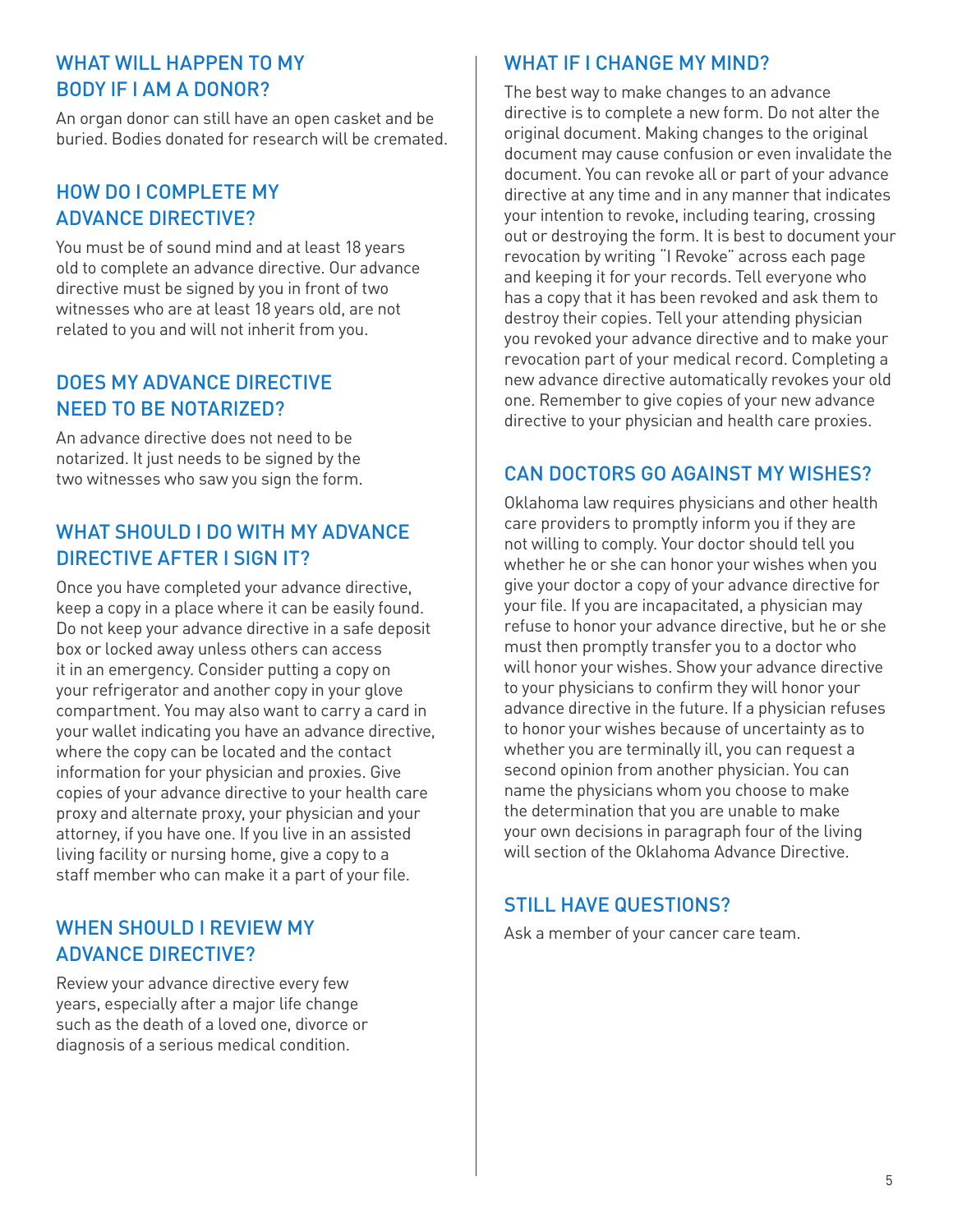**(1)** Choose whether you would want lifesustaining treatment and/or tube feeding if you have a terminal illness that will likely result in death within six months even with treatment.

Initial here if you **DO NOT** want life-sustaining treatment, but you **DO** want tube feeding.

Initial here if you **DO NOT** want life-sustaining treatment and you **DO NOT** want tube feeding.

Initial here if you **DO** want **BOTH** lifesustaining treatment and tube feeding.

Initial here only if you have written instructions regarding treatment or tube feeding in the event of a terminal illness.

**(2)** Choose whether you would want lifesustaining treatment and/or tube feeding if you become persistently unconscious.

Initial here if you **DO NOT** want life-sustaining treatment but **DO** want tube feeding.

Initial here if you **DO NOT** want life-sustaining treatment and you **DO NOT** want tube feeding.

Initial here if you **DO** want **BOTH** lifesustaining treatment and tube feeding.

Initial here only if you have written instructions regarding treatment or tube feeding in the event you become persistently unconscious.

### **OKLAHOMA ADVANCE DIRECTIVE FOR HEALTH CARE**

If I am incapable of making an informed decision regarding my health care, I, the controller controller in the controller point of the controller point of the controller health care providers to follow my instructions below.

### **I. Living Will**

If my attending physician and another physician determine that I am no longer able to make decisions regarding my health care, I direct my attending physician and other health care providers, pursuant to the Oklahoma Advance Directive Act, to follow my instructions as set forth below:

**(1)** If I have a terminal condition, that is, an incurable and irreversible condition that even with the administration of lifesustaining treatment will, in the opinion of the attending physician and another physician, result in death within six (6) months:

### *(Initial only one option)*

I direct my life not be extended by life-sustaining treatment, except that if I am unable to take food and water by mouth, I wish to receive artificially administered nutrition and hydration.

I direct that my life not be extended by life-sustaining treatment, including artificially administered nutrition and hydration.

I direct that I be given life-sustaining treatment and, if I am unable to take food and water by mouth, I wish to receive artificially administered nutrition and hydration.

### *(Initial only if applicable)*

\_\_\_\_\_ See my more specific instructions in paragraph (4) below.

**(2)** If I am persistently unconscious, that is, I have an irreversible condition, as determined by the attending physician and another physician, in which thought, and awareness of self and environment are absent:

### *(Initial only one option)*

I direct that my life not be extended by life-sustaining treatment, except that if I am unable to take food and water by mouth, I wish to receive artificially administered nutrition and hydration.

I direct that my life not be extended by life-sustaining treatment, including artificially administered nutrition and hydration.

\_\_\_\_\_ I direct that I be given life-sustaining treatment and, if I am unable to take food and water by mouth, I wish to receive artificially administered nutrition and hydration.

### *(Initial only if applicable)*

See my more specific instructions in paragraph (4) below.











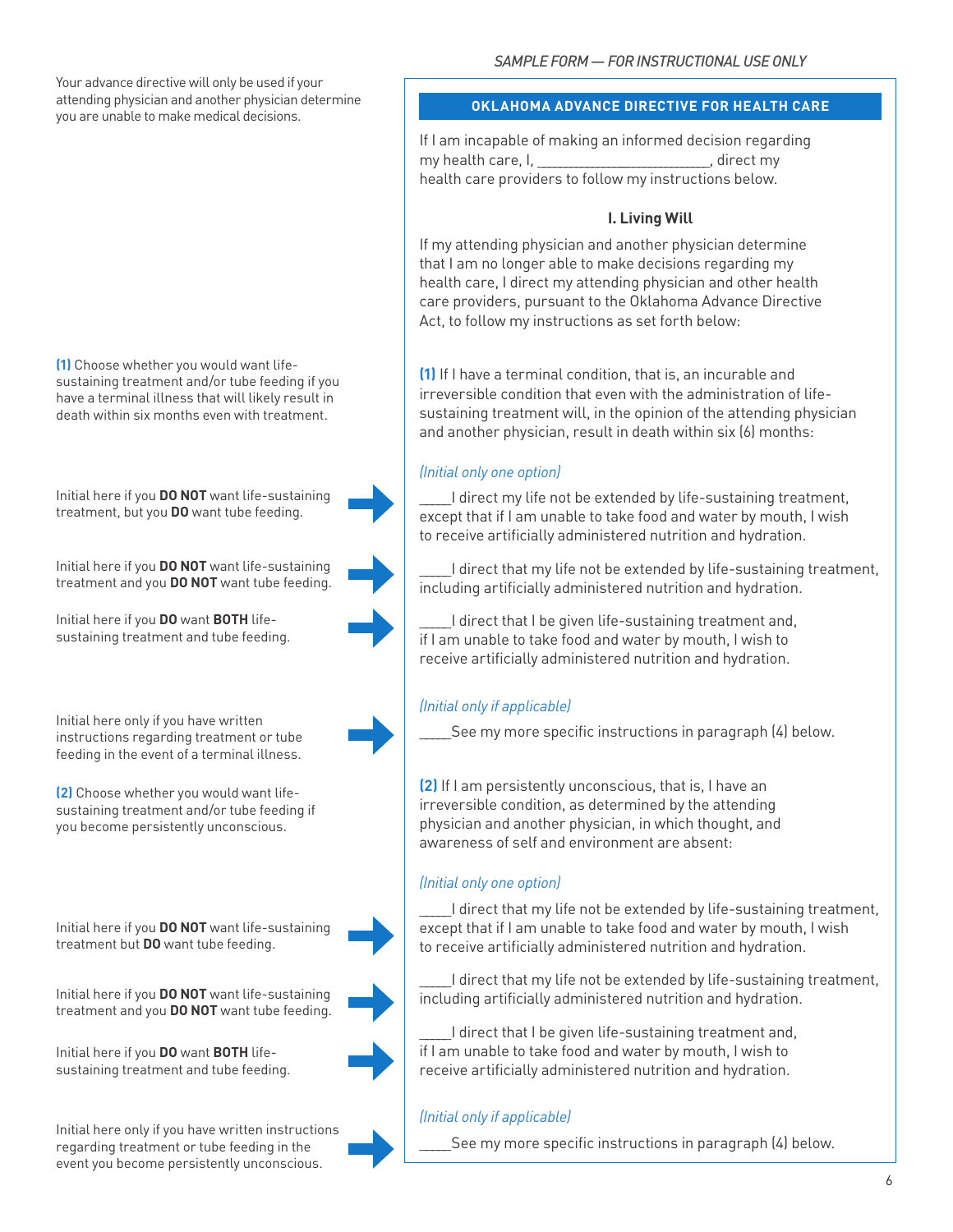**(3)** Choose whether you would want life-sustaining treatment and/or tube feeding if you have an incurable condition causing you to be incompetent and completely dependent.

Initial here if you **DO NOT** want life-sustaining treatment, but you **DO** want tube feeding.

Initial here if you **DO NOT** want life-sustaining treatment and you **DO NOT** want tube feeding.

Initial here if you **DO** want **BOTH** life-sustaining treatment and tube feeding

Initial here only if you have written instructions regarding treatment and tube feeding in the event you have an end-stage condition.

**(4)** This is an optional section where you can give more specific instructions about your wishes. See page 10 for ideas and suggested language.

### *SAMPLE FORM — FOR INSTRUCTIONAL USE ONLY*

**(3)** If I have an end-stage condition, that is, a condition caused by injury, disease, or illness, which results in severe and permanent deterioration indicated by incompetency and complete physical dependency for which treatment of the irreversible condition would be medically ineffective:

### *(Initial only one option)*

I direct that my life not be extended by life-sustaining treatment, except that if I am unable to take food and water by mouth, I wish to receive artificially administered nutrition and hydration.

I direct that my life not be extended by life-sustaining treatment, including artificially administered nutrition and hydration.

I direct that I be given life-sustaining treatment and, if I am unable to take food and water by mouth, I wish to receive artificially administered nutrition and hydration.

### *(Initial only if applicable)*

\_\_\_\_\_ See my more specific instructions in paragraph (4) below.

#### **(4)** OTHER: Here you may:

(a) describe other conditions in which you would want lifesustaining treatment or artificially administered nutrition and hydration provided, withheld, or withdrawn,

(b) give more specific instructions about your wishes concerning life-sustaining treatment or artificially administered nutrition and hydration if you have a terminal condition, are persistently unconscious, or have an end-stage condition, or

\_\_\_\_\_\_\_\_\_\_\_\_\_\_\_\_\_\_\_\_\_\_\_\_\_\_\_\_\_\_\_\_\_\_\_\_\_\_\_\_\_\_\_\_\_\_\_\_\_\_\_\_\_\_\_\_\_ \_\_\_\_\_\_\_\_\_\_\_\_\_\_\_\_\_\_\_\_\_\_\_\_\_\_\_\_\_\_\_\_\_\_\_\_\_\_\_\_\_\_\_\_\_\_\_\_\_\_\_\_\_\_\_\_\_ \_\_\_\_\_\_\_\_\_\_\_\_\_\_\_\_\_\_\_\_\_\_\_\_\_\_\_\_\_\_\_\_\_\_\_\_\_\_\_\_\_\_\_\_\_\_\_\_\_\_\_\_\_\_\_\_\_ \_\_\_\_\_\_\_\_\_\_\_\_\_\_\_\_\_\_\_\_\_\_\_\_\_\_\_\_\_\_\_\_\_\_\_\_\_\_\_\_\_\_\_\_\_\_\_\_\_\_\_\_\_\_\_\_\_ \_\_\_\_\_\_\_\_\_\_\_\_\_\_\_\_\_\_\_\_\_\_\_\_\_\_\_\_\_\_\_\_\_\_\_\_\_\_\_\_\_\_\_\_\_\_\_\_\_\_\_\_\_\_\_\_\_ \_\_\_\_\_\_\_\_\_\_\_\_\_\_\_\_\_\_\_\_\_\_\_\_\_\_\_\_\_\_\_\_\_\_\_\_\_\_\_\_\_\_\_\_\_\_\_\_\_\_\_\_\_\_\_\_\_ \_\_\_\_\_\_\_\_\_\_\_\_\_\_\_\_\_\_\_\_\_\_\_\_\_\_\_\_\_\_\_\_\_\_\_\_\_\_\_\_\_\_\_\_\_\_\_\_\_\_\_\_\_\_\_\_\_ \_\_\_\_\_\_\_\_\_\_\_\_\_\_\_\_\_\_\_\_\_\_\_\_\_\_\_\_\_\_\_\_\_\_\_\_\_\_\_\_\_\_\_\_\_\_\_\_\_\_\_\_\_\_\_\_\_ \_\_\_\_\_\_\_\_\_\_\_\_\_\_\_\_\_\_\_\_\_\_\_\_\_\_\_\_\_\_\_\_\_\_\_\_\_\_\_\_\_\_\_\_\_\_\_\_\_\_\_\_\_\_\_\_\_ \_\_\_\_\_\_\_\_\_\_\_\_\_\_\_\_\_\_\_\_\_\_\_\_\_\_\_\_\_\_\_\_\_\_\_\_\_\_\_\_\_\_\_\_\_\_\_\_\_\_\_\_\_\_\_\_\_ \_\_\_\_\_\_\_\_\_\_\_\_\_\_\_\_\_\_\_\_\_\_\_\_\_\_\_\_\_\_\_\_\_\_\_\_\_\_\_\_\_\_\_\_\_\_\_\_\_\_\_\_\_\_\_\_\_ \_\_\_\_\_\_\_\_\_\_\_\_\_\_\_\_\_\_\_\_\_\_\_\_\_\_\_\_\_\_\_\_\_\_\_\_\_\_\_\_\_\_\_\_\_\_\_\_\_\_\_\_\_\_\_\_\_

(c) do both:

\_\_\_\_\_ Initial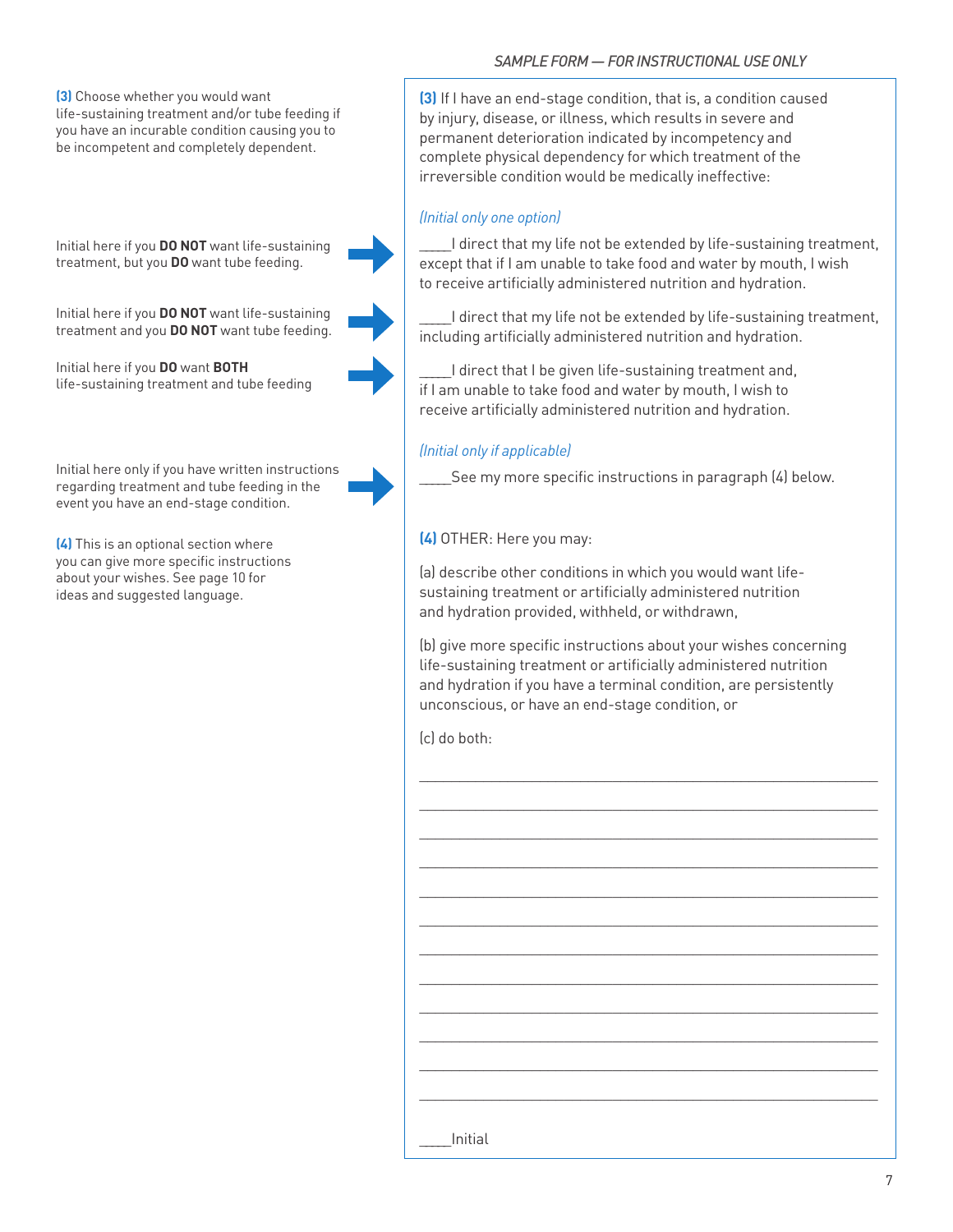### **OKLAHOMA ADVANCE DIRECTIVE FOR HEALTH CARE**

If I am incapable of making an informed decision regarding my health care, I, *\_\_\_\_\_\_\_\_\_\_\_\_\_\_\_\_\_\_\_\_\_\_\_\_\_\_* direct my health care providers to follow my instructions below.

#### **I. Living Will**

If my attending physician and another physician determine that I am no longer able to make decisions regarding my health care, I direct my attending physician and other health care providers, pursuant to the Oklahoma Advance Directive Act, to follow my instructions as set forth below:

**(1)** If I have a terminal condition, that is, an incurable and irreversible condition that even with the administration of life-sustaining treatment will, in the opinion of the attending physician and another physician, result in death within six (6) months:

#### *(Initial only one option)*

- I direct my life not be extended by life-sustaining treatment, except that if I am unable to take food and water by mouth, I wish to receive artificially administered nutrition and hydration.
- I direct that my life not be extended by life-sustaining treatment, including artificially administered nutrition and hydration.

 I direct that I be given life-sustaining treatment and, if I am unable to take food and water by mouth, I wish to receive artificially administered nutrition and hydration.

#### *(Initial only if applicable)*

See my more specific instructions in paragraph (4) below.

**(2)** If I am persistently unconscious, that is, I have an irreversible condition, as determined by the attending physician and another physician, in which thought, and awareness of self and environment are absent:

#### *(Initial only one option)*

- I direct that my life not be extended by life-sustaining treatment, except that if I am unable to take food and water by mouth, I wish to receive artificially administered nutrition and hydration.
- I direct that my life not be extended by life-sustaining treatment, including artificially administered nutrition and hydration.
- I direct that I be given life-sustaining treatment and, if I am unable to take food and water by mouth, I wish to receive artificially administered nutrition and hydration.

#### *(Initial only if applicable)*

See my more specific instructions in paragraph (4) below.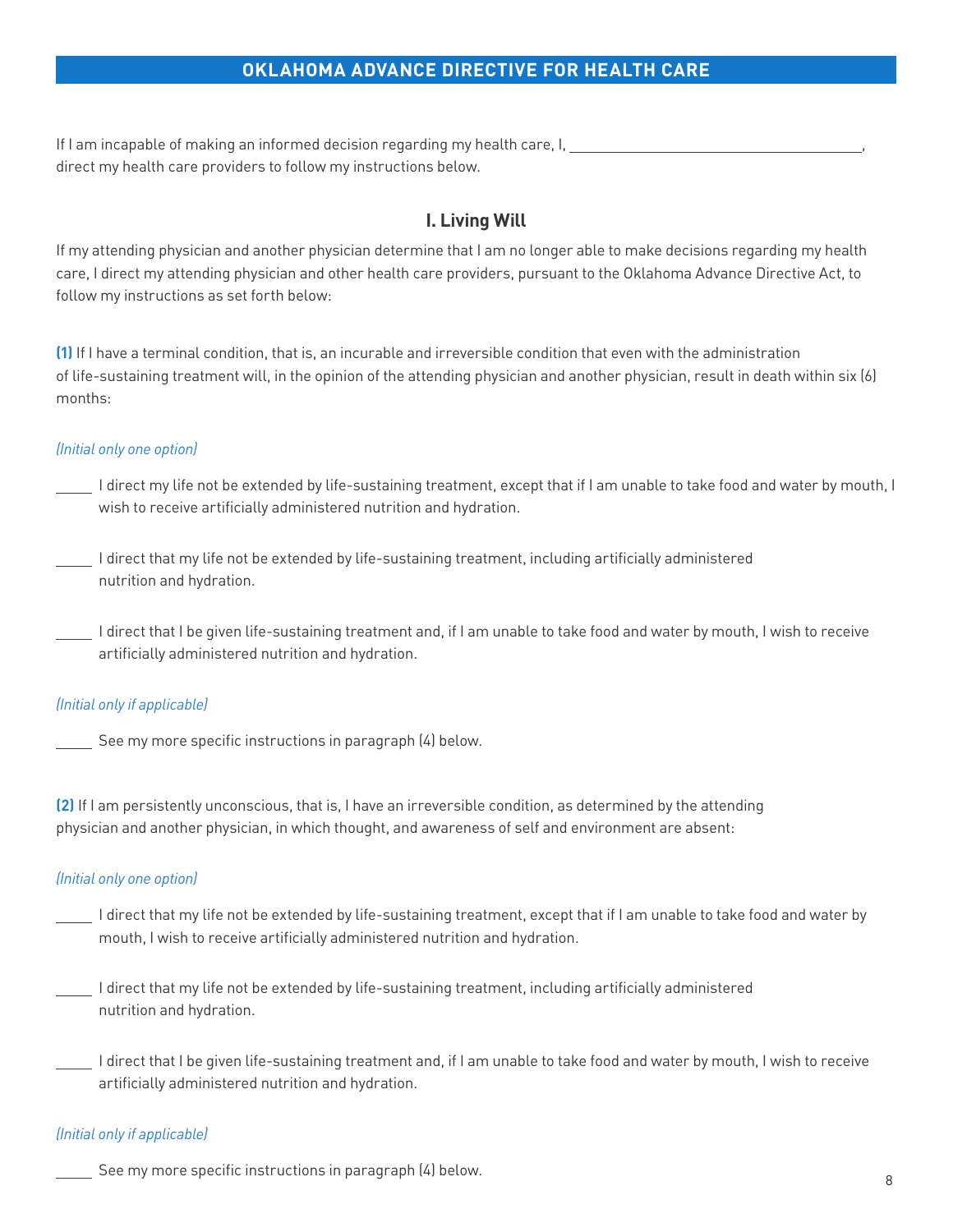**(3)** If I have an end-stage condition, that is, a condition caused by injury, disease, or illness, which results in severe and permanent deterioration indicated by incompetency and complete physical dependency for which treatment of the irreversible condition would be medically ineffective:

#### *(Initial only one option)*

- I direct that my life not be extended by life-sustaining treatment, except that if I am unable to take food and water by mouth, I wish to receive artificially administered nutrition and hydration.
- I direct that my life not be extended by life-sustaining treatment, including artificially administered nutrition and hydration.
- I direct that I be given life-sustaining treatment and, if I am unable to take food and water by mouth, I wish to receive artificially administered nutrition and hydration.

#### *(Initial only if applicable)*

See my more specific instructions in paragraph (4) below.

#### **(4)** OTHER: Here you may:

(a) describe other conditions in which you would want life-sustaining treatment or artificially administered nutrition and hydration provided, withheld, or withdrawn,

(b) give more specific instructions about your wishes concerning life-sustaining treatment or artificially administered nutrition and hydration if you have a terminal condition, are persistently unconscious, or have an end-stage condition, or

\_\_\_\_\_\_\_\_\_\_\_\_\_\_\_\_\_\_\_\_\_\_\_\_\_\_\_\_\_\_\_\_\_\_\_\_\_\_\_\_\_\_\_\_\_\_\_\_\_\_\_\_\_\_\_\_\_\_\_\_\_\_\_\_\_\_\_\_\_\_\_\_\_\_\_\_\_\_\_\_\_\_\_\_\_\_\_\_\_\_\_\_\_\_\_\_\_\_\_\_\_\_\_

\_\_\_\_\_\_\_\_\_\_\_\_\_\_\_\_\_\_\_\_\_\_\_\_\_\_\_\_\_\_\_\_\_\_\_\_\_\_\_\_\_\_\_\_\_\_\_\_\_\_\_\_\_\_\_\_\_\_\_\_\_\_\_\_\_\_\_\_\_\_\_\_\_\_\_\_\_\_\_\_\_\_\_\_\_\_\_\_\_\_\_\_\_\_\_\_\_\_\_\_\_\_\_

\_\_\_\_\_\_\_\_\_\_\_\_\_\_\_\_\_\_\_\_\_\_\_\_\_\_\_\_\_\_\_\_\_\_\_\_\_\_\_\_\_\_\_\_\_\_\_\_\_\_\_\_\_\_\_\_\_\_\_\_\_\_\_\_\_\_\_\_\_\_\_\_\_\_\_\_\_\_\_\_\_\_\_\_\_\_\_\_\_\_\_\_\_\_\_\_\_\_\_\_\_\_\_

\_\_\_\_\_\_\_\_\_\_\_\_\_\_\_\_\_\_\_\_\_\_\_\_\_\_\_\_\_\_\_\_\_\_\_\_\_\_\_\_\_\_\_\_\_\_\_\_\_\_\_\_\_\_\_\_\_\_\_\_\_\_\_\_\_\_\_\_\_\_\_\_\_\_\_\_\_\_\_\_\_\_\_\_\_\_\_\_\_\_\_\_\_\_\_\_\_\_\_\_\_\_\_

\_\_\_\_\_\_\_\_\_\_\_\_\_\_\_\_\_\_\_\_\_\_\_\_\_\_\_\_\_\_\_\_\_\_\_\_\_\_\_\_\_\_\_\_\_\_\_\_\_\_\_\_\_\_\_\_\_\_\_\_\_\_\_\_\_\_\_\_\_\_\_\_\_\_\_\_\_\_\_\_\_\_\_\_\_\_\_\_\_\_\_\_\_\_\_\_\_\_\_\_\_\_\_

\_\_\_\_\_\_\_\_\_\_\_\_\_\_\_\_\_\_\_\_\_\_\_\_\_\_\_\_\_\_\_\_\_\_\_\_\_\_\_\_\_\_\_\_\_\_\_\_\_\_\_\_\_\_\_\_\_\_\_\_\_\_\_\_\_\_\_\_\_\_\_\_\_\_\_\_\_\_\_\_\_\_\_\_\_\_\_\_\_\_\_\_\_\_\_\_\_\_\_\_\_\_\_

\_\_\_\_\_\_\_\_\_\_\_\_\_\_\_\_\_\_\_\_\_\_\_\_\_\_\_\_\_\_\_\_\_\_\_\_\_\_\_\_\_\_\_\_\_\_\_\_\_\_\_\_\_\_\_\_\_\_\_\_\_\_\_\_\_\_\_\_\_\_\_\_\_\_\_\_\_\_\_\_\_\_\_\_\_\_\_\_\_\_\_\_\_\_\_\_\_\_\_\_\_\_\_

\_\_\_\_\_\_\_\_\_\_\_\_\_\_\_\_\_\_\_\_\_\_\_\_\_\_\_\_\_\_\_\_\_\_\_\_\_\_\_\_\_\_\_\_\_\_\_\_\_\_\_\_\_\_\_\_\_\_\_\_\_\_\_\_\_\_\_\_\_\_\_\_\_\_\_\_\_\_\_\_\_\_\_\_\_\_\_\_\_\_\_\_\_\_\_\_\_\_\_\_\_\_\_

\_\_\_\_\_\_\_\_\_\_\_\_\_\_\_\_\_\_\_\_\_\_\_\_\_\_\_\_\_\_\_\_\_\_\_\_\_\_\_\_\_\_\_\_\_\_\_\_\_\_\_\_\_\_\_\_\_\_\_\_\_\_\_\_\_\_\_\_\_\_\_\_\_\_\_\_\_\_\_\_\_\_\_\_\_\_\_\_\_\_\_\_\_\_\_\_\_\_\_\_\_\_\_

\_\_\_\_\_\_\_\_\_\_\_\_\_\_\_\_\_\_\_\_\_\_\_\_\_\_\_\_\_\_\_\_\_\_\_\_\_\_\_\_\_\_\_\_\_\_\_\_\_\_\_\_\_\_\_\_\_\_\_\_\_\_\_\_\_\_\_\_\_\_\_\_\_\_\_\_\_\_\_\_\_\_\_\_\_\_\_\_\_\_\_\_\_\_\_\_\_\_\_\_\_\_\_

\_\_\_\_\_\_\_\_\_\_\_\_\_\_\_\_\_\_\_\_\_\_\_\_\_\_\_\_\_\_\_\_\_\_\_\_\_\_\_\_\_\_\_\_\_\_\_\_\_\_\_\_\_\_\_\_\_\_\_\_\_\_\_\_\_\_\_\_\_\_\_\_\_\_\_\_\_\_\_\_\_\_\_\_\_\_\_\_\_\_\_\_\_\_\_\_\_\_\_\_\_\_\_

\_\_\_\_\_\_\_\_\_\_\_\_\_\_\_\_\_\_\_\_\_\_\_\_\_\_\_\_\_\_\_\_\_\_\_\_\_\_\_\_\_\_\_\_\_\_\_\_\_\_\_\_\_\_\_\_\_\_\_\_\_\_\_\_\_\_\_\_\_\_\_\_\_\_\_\_\_\_\_\_\_\_\_\_\_\_\_\_\_\_\_\_\_\_\_\_\_\_\_\_\_\_\_

(c) do both: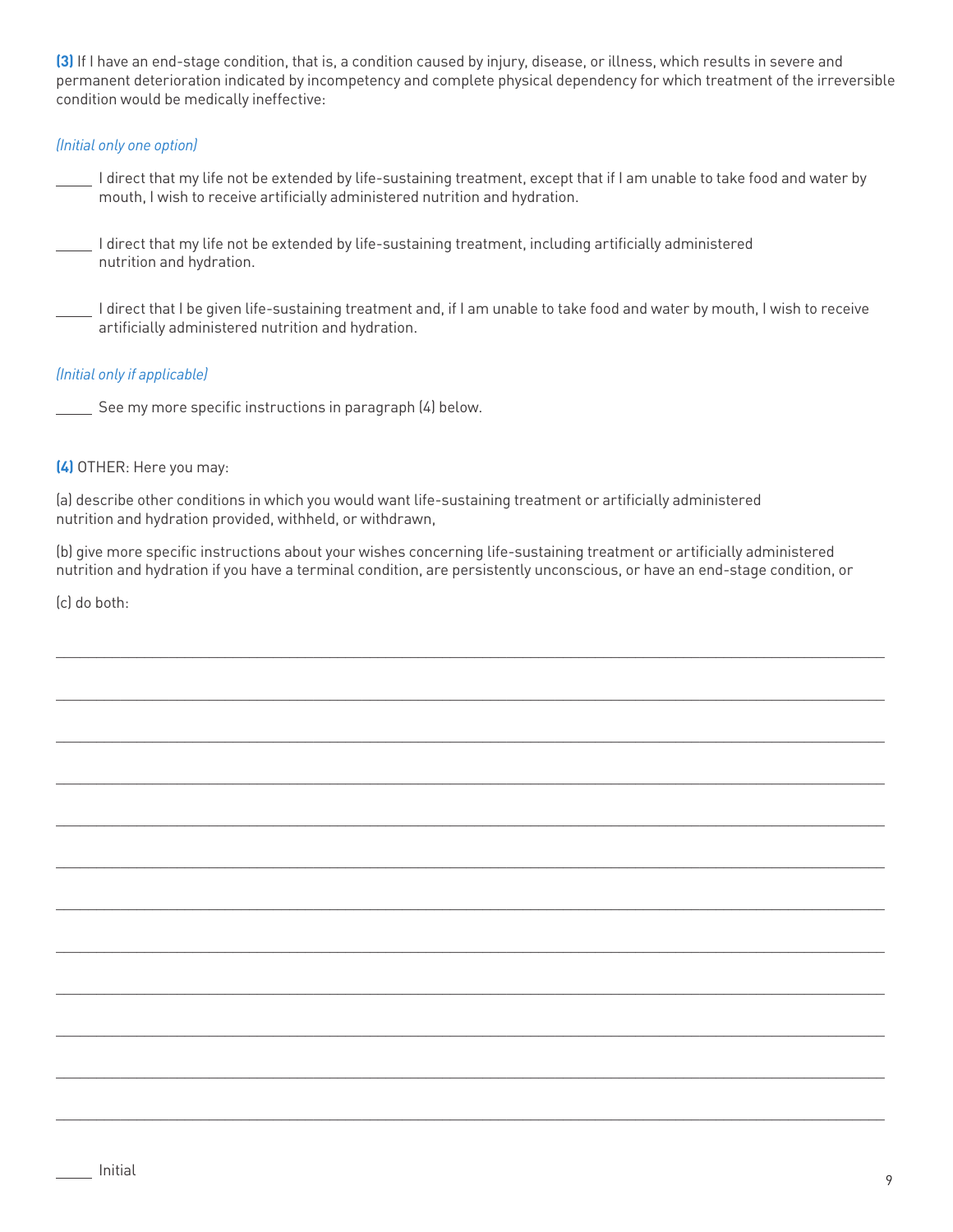### **II. My Appointment of My Health Care Proxy**

If my attending physician and another physician determine that I am no longer able to make decisions regarding my health care, I direct my attending physician and other health care providers pursuant to the Oklahoma Advance Directive Act to follow the instructions of the following, whom I appoint as my Health Care Proxy:

| (Name) <u>and the contract of the contract of the contract of the contract of the contract of the contract of the contract of the contract of the contract of the contract of the contract of the contract of the contract of th</u> |  |
|--------------------------------------------------------------------------------------------------------------------------------------------------------------------------------------------------------------------------------------|--|
|                                                                                                                                                                                                                                      |  |
| If my Health Care Proxy is unable or unwilling to serve, I appoint as my Alternate Health Care Proxy with the same authority:                                                                                                        |  |
|                                                                                                                                                                                                                                      |  |
|                                                                                                                                                                                                                                      |  |

My Health Care Proxy is authorized to make whatever health care decisions I could make if I were able, except that, to the extent I have indicated my wishes in the foregoing sections, decisions regarding life-sustaining treatment and artificially administered nutrition and hydration can be made by my Health Care Proxy or Alternate Health Care Proxy **only as I have indicated**. If I fail to designate a Health Care Proxy in this section, I am deliberately declining to designate a Health Care Proxy.

I authorize my Health Care Proxy to make all decisions about life-sustaining treatment, including artificial nutrition and hydration, on my behalf based on what my Health Care Proxy determines would be my wishes under the circumstances. If I have left part or all the Living Will section blank, I do so with the intent of delegating the decision(s) to my Health Care Proxy.

My Health Care Proxy acts as my agent for the purpose of Health Insurance Portability and Accountability Act of 1996 (HIPAA), CFR Sec. 160-164, and related provisions of law either state or federal, and is specifically authorized by me to both give and receive information to or from health care providers, hospital staff, insurance companies and all others interested or involved in my medical care or treatment so that he/she may faithfully, fully, and competently carry out the terms of his/her role as my Health Care Proxy, being fully informed and in the best manner possible.

### **III. Anatomical Gifts**

Pursuant to the provisions of the Uniform Anatomical Gift Act, I direct that at the time of my death my entire body or designated body organs or body parts be donated for purposes of:

### *(Initial all that apply)*

transplantation

advancement of medical science, research, or education

advancement of dental science, research, or education

Death means either irreversible cessation of circulatory and respiratory functions or irreversible cessation of all functions of the entire brain, including brain stem. If I initial the line below, I specifically donate:

My entire body

**OR** the following body organs or parts:

| lungs    | blood/fluids | brain            |
|----------|--------------|------------------|
| pancreas | arteries     | bones/marrow     |
| kidneys  | liver        | tissue           |
| skin     | heart        | eyes/cornea/lens |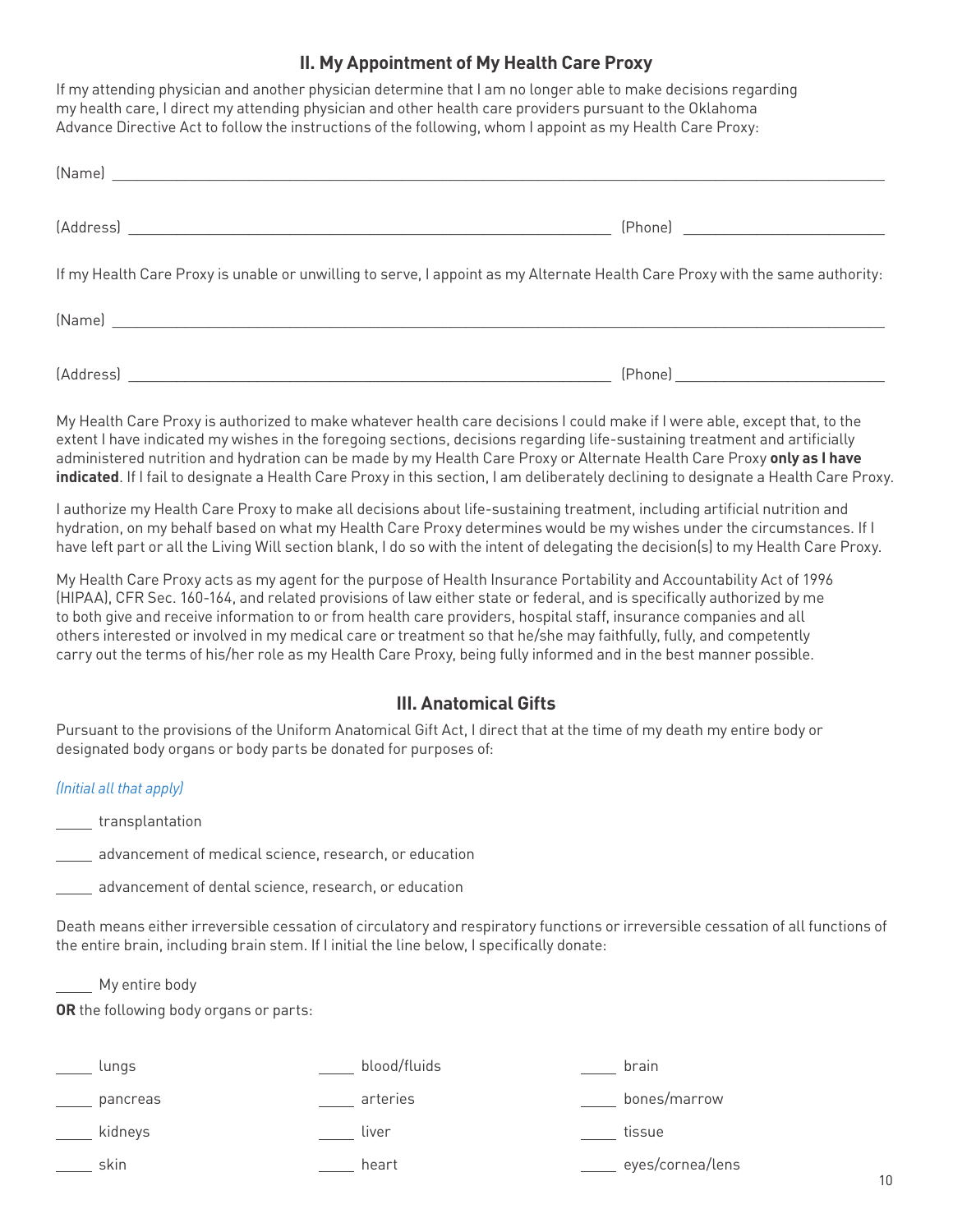### **IV. General Provisions**

- a. I understand that I must be eighteen (18) years of age or older to execute this form
- b. I understand that my witnesses must be (18) years of age or older and shall not be related to me and shall not inherit from me.
- c. I understand that if I have been diagnosed as pregnant and that diagnosis is known to my attending physician, I will be provided with life-sustaining treatment and artificially administered hydration and nutrition unless I have, in my own words, specifically authorized that during a course of pregnancy, life-sustaining treatment and/or artificially administered hydration and/or nutrition shall be withheld or withdrawn.
- d. In the absence of my ability to give directions regarding the use of life-sustaining procedures, it is my intention that this advance directive shall be honored by my family and physicians as the final expression of my legal right to choose or refuse medical or surgical treatment including, but not limited to, the administration of life-sustaining procedures, and I accept the consequences of such choice or refusal.
- e. This advance directive shall be in effect until it is revoked.
- f. I understand that I may revoke this advance directive at any time.
- g. I understand and agree that if I have any prior directives, and if I sign this advance directive, my prior directives are revoked.
- h. I understand the full importance of this advance directive and I am emotionally and mentally competent to make this advance directive.
- i. I understand that my physician(s) shall make all decisions based upon his or her best judgment applying with ordinary care and diligence the knowledge and skill that is possessed and used by members of the physician's profession in good standing engaged in the same field of practice at that time, measured by national standards.

|                      |                                                  |      | Signature                                            |    |
|----------------------|--------------------------------------------------|------|------------------------------------------------------|----|
|                      |                                                  |      | City of                                              |    |
|                      |                                                  |      | County, Oklahoma                                     |    |
|                      |                                                  |      | Date of birth (Optional for identification purposes) |    |
|                      | The advance directive was signed in my presence. |      |                                                      |    |
| Signature of Witness |                                                  |      | Signature of Witness                                 |    |
|                      |                                                  | , OK |                                                      | OK |
| Residence            |                                                  |      | Residence                                            |    |